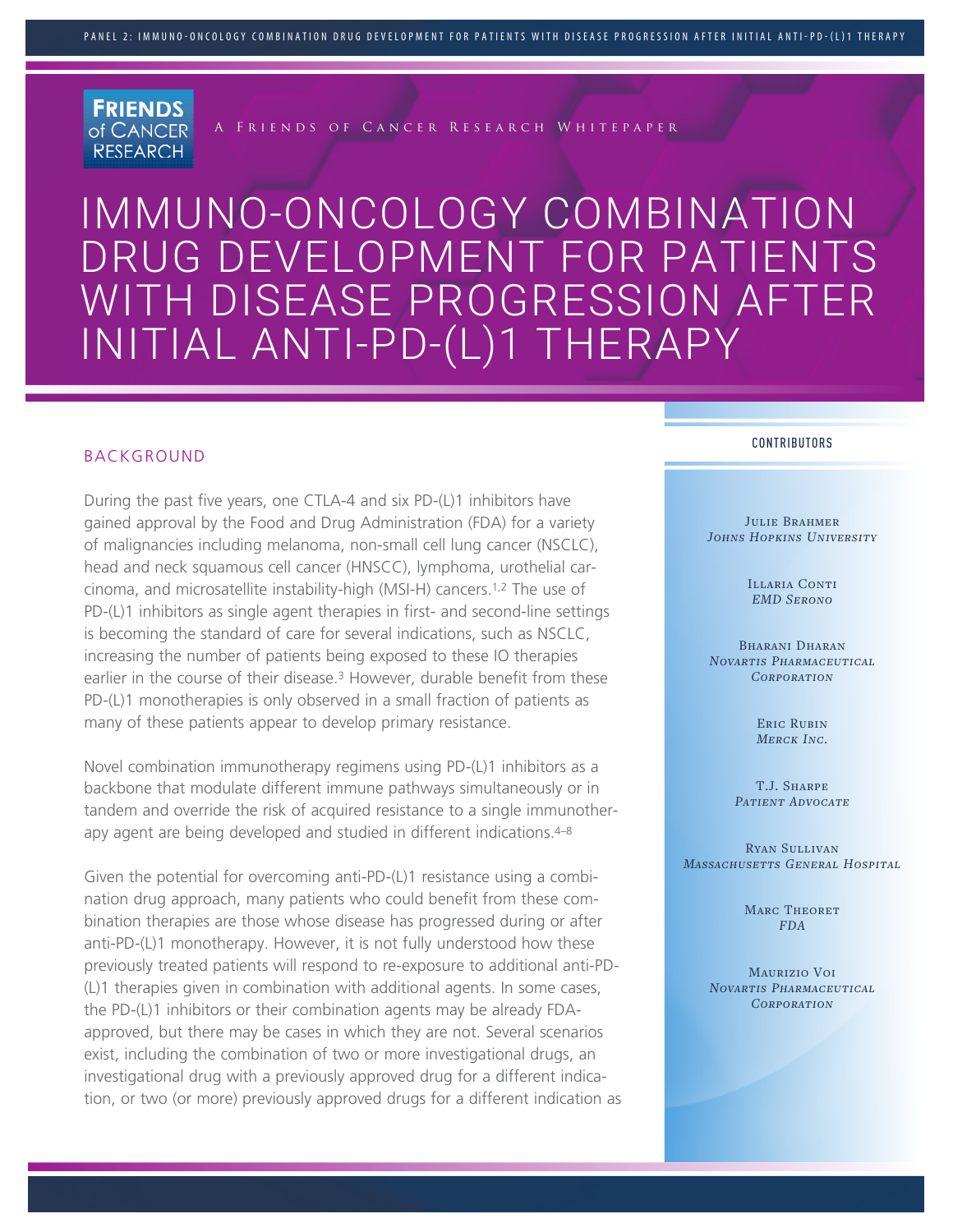## ABOUT FRIENDS OF CANCER RESEARCH

Friends of Cancer Research drives collaboration among partners from every healthcare sector to power advances in science, policy, and regulation that speed life-saving treatments to patients.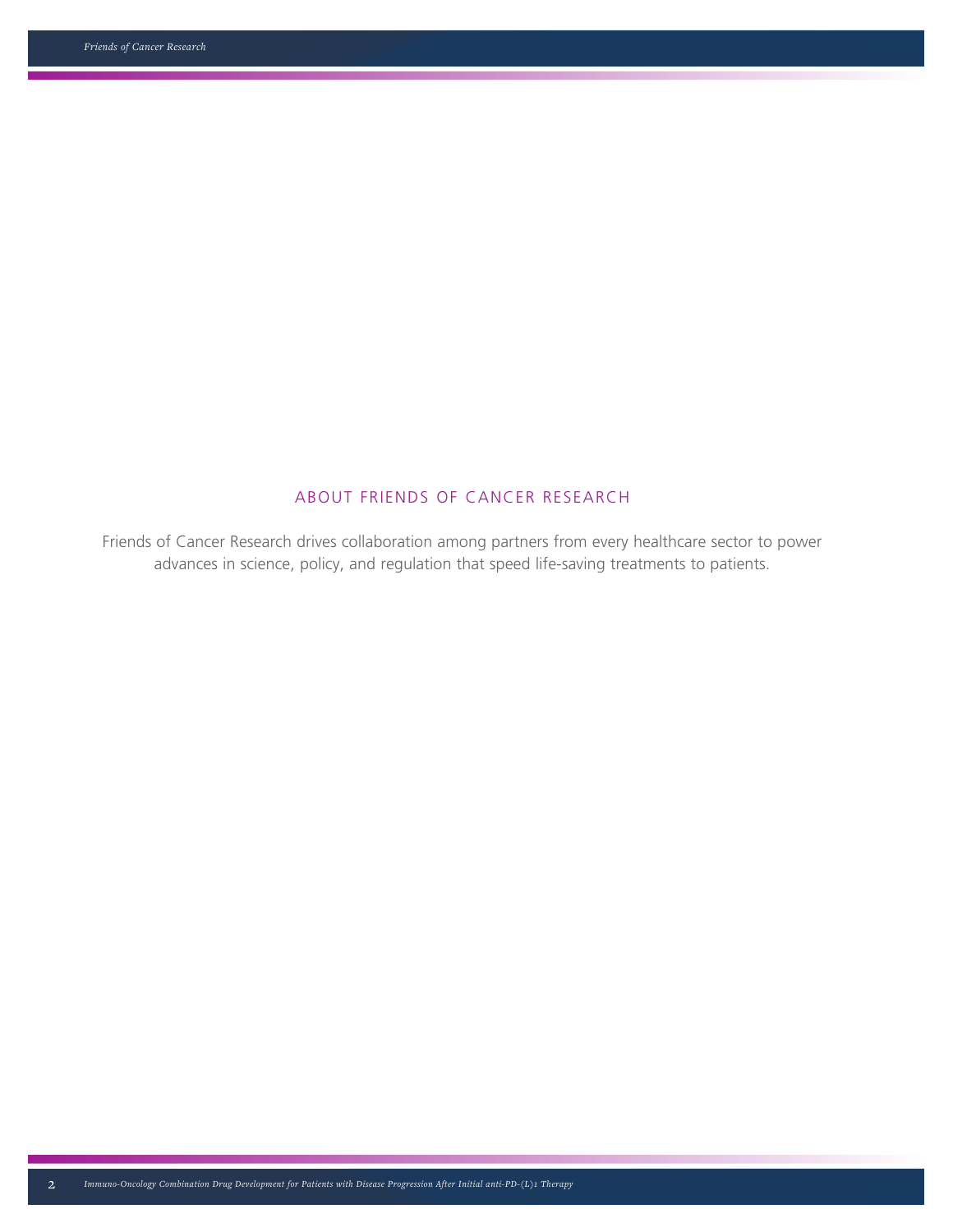a novel combination therapy. These scenarios have been previously explored and innovative strategies that properly assess the contribution of components of the combination drug regimen have been discussed.9

The mechanisms of resistance to PD-(L)1 inhibitors are not well understood as some patients may not respond to these inhibitors at all and develop progressive disease right away, while others may respond to treatment initially or partially, and eventually develop progressive disease. A better understanding of the mechanisms by which patients develop refractory or relapsed disease will help guide subsequent drug alternatives for patients whose disease progressed during or after PD-(L)1 inhibitors. Moreover, refining the definition of disease that has relapsed or has become refractory to treatment will also further elucidate the population being studied, which will help guide the interpretation of the study findings.

Exploring the development of promising combination therapies using PD-(L)1 therapy as a backbone is imperative and a rational next-step to overcome resistance to monotherapies. However, knowing that the study population will most likely be composed of both PD-(L)1 inhibitor-pre-treated and PD-(L)1 inhibitor-naïve patients, it is crucial to discuss any additional considerations that the pre-treated population may require to closely monitor the safety and efficacy of the novel combination drugs while maintaining proper equipoise. For instance, would there be a lack of equipoise if a patient whose tumor progressed after anti-PD-(L)1 therapy is randomized to the single-agent PD-(L)1 inhibitor control arm in a late-stage randomized controlled clinical trial? And would this be dependent on disease type? Because there are not enough data to guide treatment decisions in this rapidly-growing pre-treated population, there is great uncertainty as to whether a patient's tumor would respond when re-exposed to the same agent in combination, to monotherapy with another same-in-class agent, or even if the patient would respond to an inhibitor that targets PD-(L)1 if they have received a PD-1 inhibitor (or vice-versa). It is not fully understood whether the patient's immune system will behave similarly to an immunotherapy-naïve patient, or if further considerations, such as timing or a specific washout period from anti-PD-(L)1 therapies, will impact subsequent response to re-exposure to additional anti-PD-(L)1 therapy.

Friends of Cancer Research (*Friends*) convened a group of experts from various healthcare sectors to discuss important considerations to keep in mind that patients whose disease has progressed after anti-PD-(L)1 therapies face when seeking to enroll in clinical trials testing combination therapies including a PD-(L)1 inhibitor. The objectives of the working group and this whitepaper encompass the development of a framework that will help harmonize the definition of a population whose disease has progressed after PD-(L)1 inhibitors, and the identification of flexible trial design strategies and innovative approaches that allow for earlier exploration and modifications based on interim analyses, and the characterization of roles that external data may have to support immuno-oncology combination trials. The primary goal of these discussions is to propose actionable, practical, and rational solutions for the unique needs of patients whose tumors have progressed after anti-PD-(L)1 therapies, which will promote the development of drug combinations and increase accessibility to better treatment options for this growing population.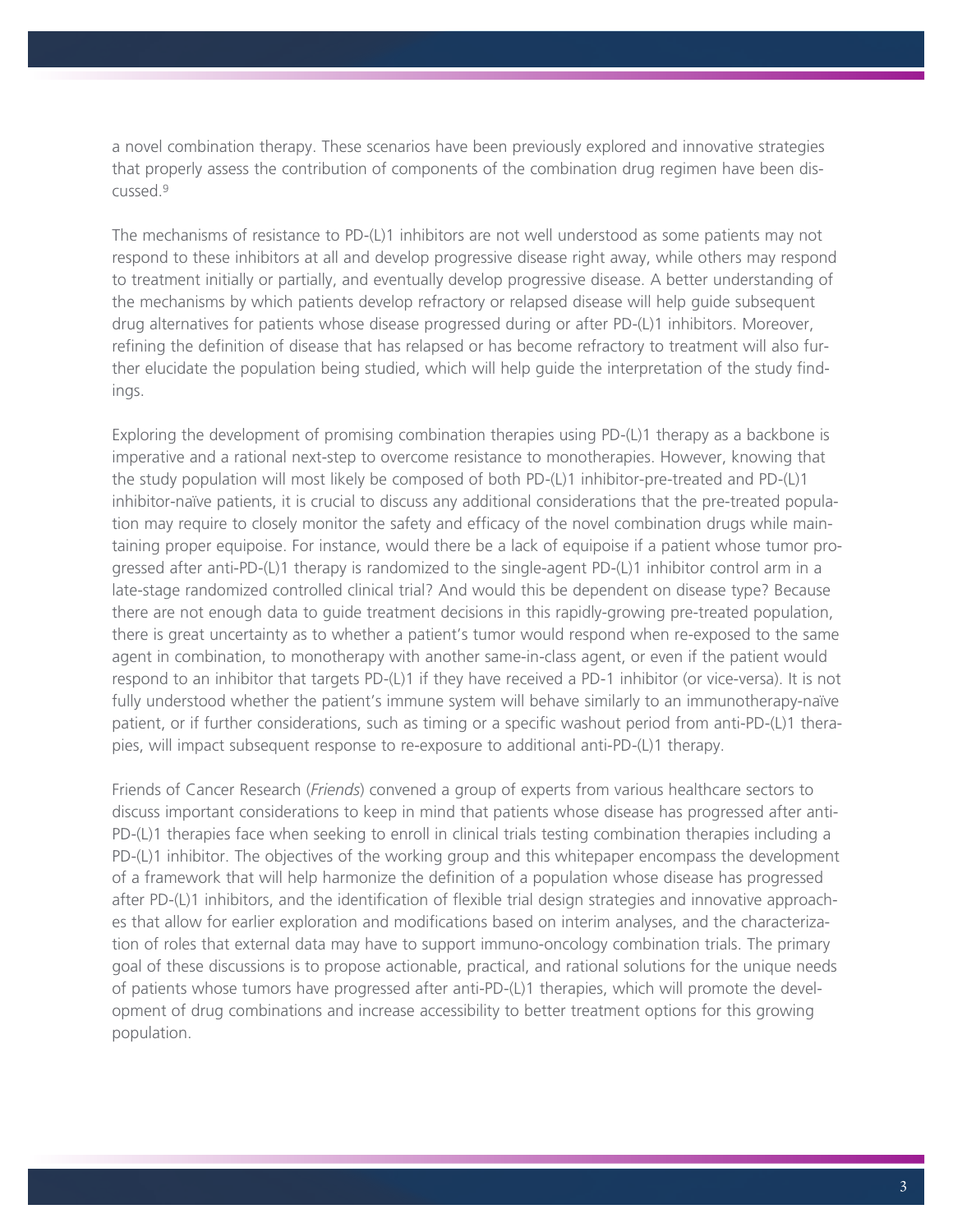### **Framework for the Harmonization of a Definition for a Population Whose Disease has Progressed After Initial Anti-PD-(L)1 Therapies**

Disease that has progressed past treatment can be referred to as (1) relapsed disease when the disease has initially responded positively to treatment but later reappeared or grew after having been in remission for a time, or (2) refractory disease when the disease has not responded positively to treatment or even progressed during treatment. However, relapsed disease can become refractory to the treatment it once responded to, so it is not surprising that these two terms are often confused, or at times used interchangeably. Actually, various publications have repeatedly combined both relapsed and refractory (r/r) diseases into a single category. As the use of this combined term to define solid tumors that ultimately fail to respond to treatment increases, and as the community learns more about the unique patterns of response to immunotherapies, it is important to accurately define what is meant by r/r disease and refine these terms within the context of immunotherapies, more specifically, after PD-(L)1 inhibitors.

Assessing response to PD-(L)1 inhibitors is complex because clinical response to immunotherapies is unique and does not follow the established patterns observed with cytotoxic therapies. Various reports have shown delayed clinical responses in studies with immunotherapies where patients have shown an increase in total tumor burden, either by growth of existing lesions or appearance of new lesions, followed by decreased tumor burden10. This atypical response pattern is known as pseudoprogression and seems to be unique to immunotherapy. If such a response was evaluated using the conventional Response Evaluation Criteria In Solid Tumors (RECIST) criteria established to assess whether a solid tumor responded, stayed the same, or progressed, patients receiving immunotherapies would be classified as having progressive disease even if their tumors actually responded to treatment.11–14 Several efforts subsequently addressed this challenge,10,15–17 which led to the development of response criteria that incorporated RECIST 1.1 recommendations, but is better able to address the atypical patterns of response associated with immunotherapies: iRECIST.18 Use of iRECIST would ensure consistency in the way the trials were designed and the way data was collected, which would enable the comparison of results across trials. It is important to note, however, that to date, no drug has been approved based on immune-related response criteria only.

The complexity of identifying clinical efficacy, or lack thereof, in patients receiving PD-(L)1 inhibitors is one of the remaining challenges that confounds the definition of a population of patients whose disease has truly progressed past PD-(L)1 inhibitors. These remaining challenges have been acknowledged by the research community, launching several initiatives that further investigate, discuss and develop strategies to align definitions to better characterize patients with r/r disease after initial anti-PD-(L)1 therapy, such as the Society for Immunotherapy of Cancer (SITC) PD-(L)1 Resistance Definition Task Force. Open discussion among experts will drive research that investigates mechanisms of resistance to PD-(L)1 inhibitors, and thus promote a greater understanding on how patients who progress past these therapies should be treated.

*Friends* conducted a survey with six pharmaceutical companies that have a marketed FDA-approved PD-(L)1 inhibitor to better assess the variability in definitions for r/r disease being utilized in current clinical trials of PD-(L)1 inhibitors, and to learn whether the definition is harmonized across each pharmaceutical company. All six companies surveyed expressed interest in the idea of a harmonized definition of r/r disease and commented this is an area where further guidance is necessary. Three of the six companies (50%) surveyed had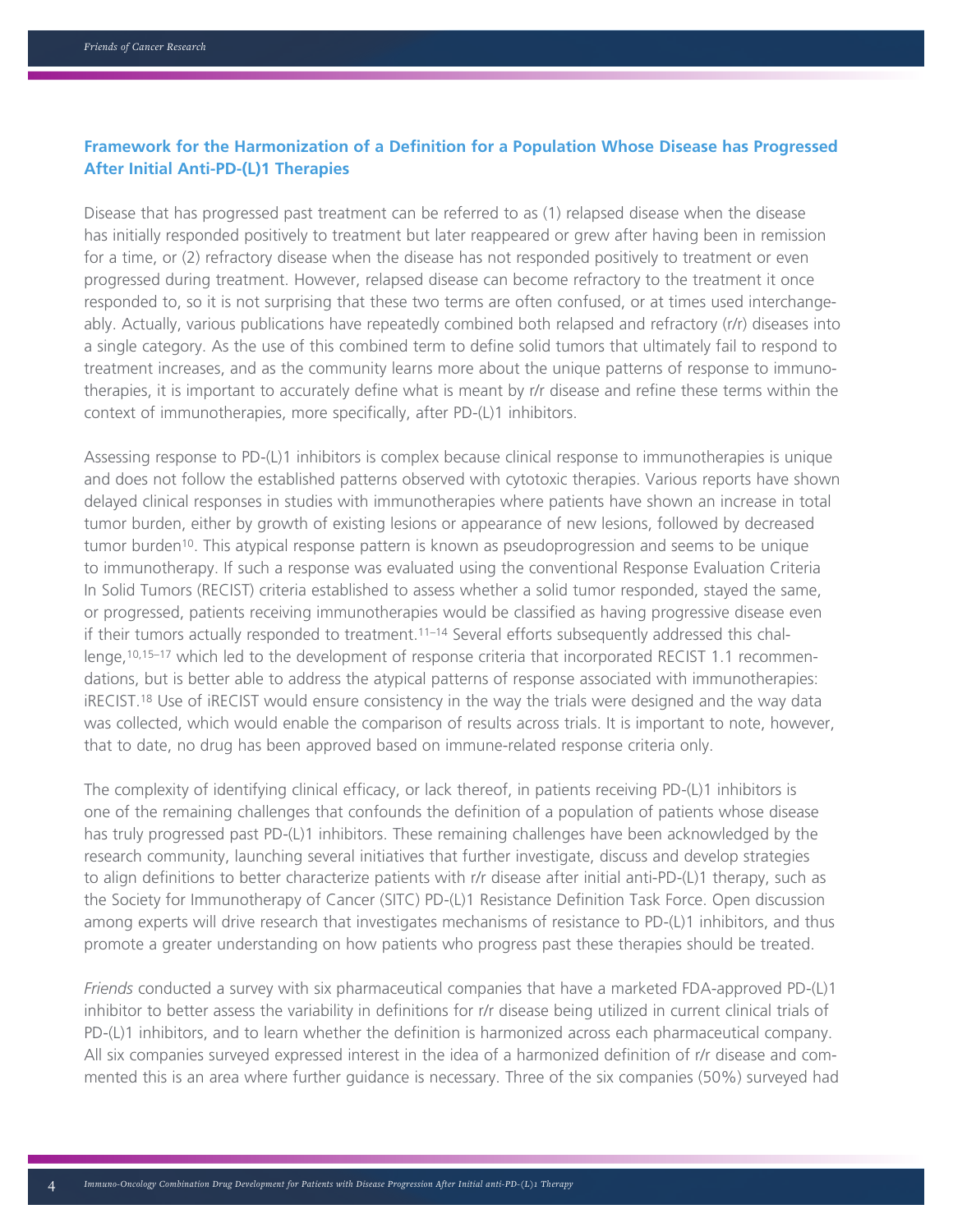a company-wide harmonized definition of r/r disease, and those who did not mentioned they are working on incorporating a more consistent definition of disease progression into their clinical trials (Table 1). The survey also asked sponsors to share their definition of r/r disease (if available) in order to compare the variability across company definitions.

When analyzing the definitions provided by the different sponsors, three main principles emerged. These revolved around 1) identifying adequate exposure to anti-PD-(L)1 therapies by specifying dose or length of anti-PD-(L)1 therapy that was used before disease progression; 2) identifying and confirming progression of disease, including the type of scan, or the timing at which this scan would be done; and 3) identifying the likelihood of responding to re-exposure of anti-PD-(L)1 therapies (Table 2).

Some pharmaceutical companies raised concerns about a harmonized r/r definition as they acknowledge there are considerations that need to be taken into account when defining r/r disease in different populations, as there are various factors that may influence the evaluation of disease progression. Seeing as how the assessment of disease progression in patients treated with PD-(L)1 inhibitors is so nascent, the influence of factors such as cancer type, the natural history of disease, the biology of the drug assessed, and the timing of scans need to be further investigated within this unique context.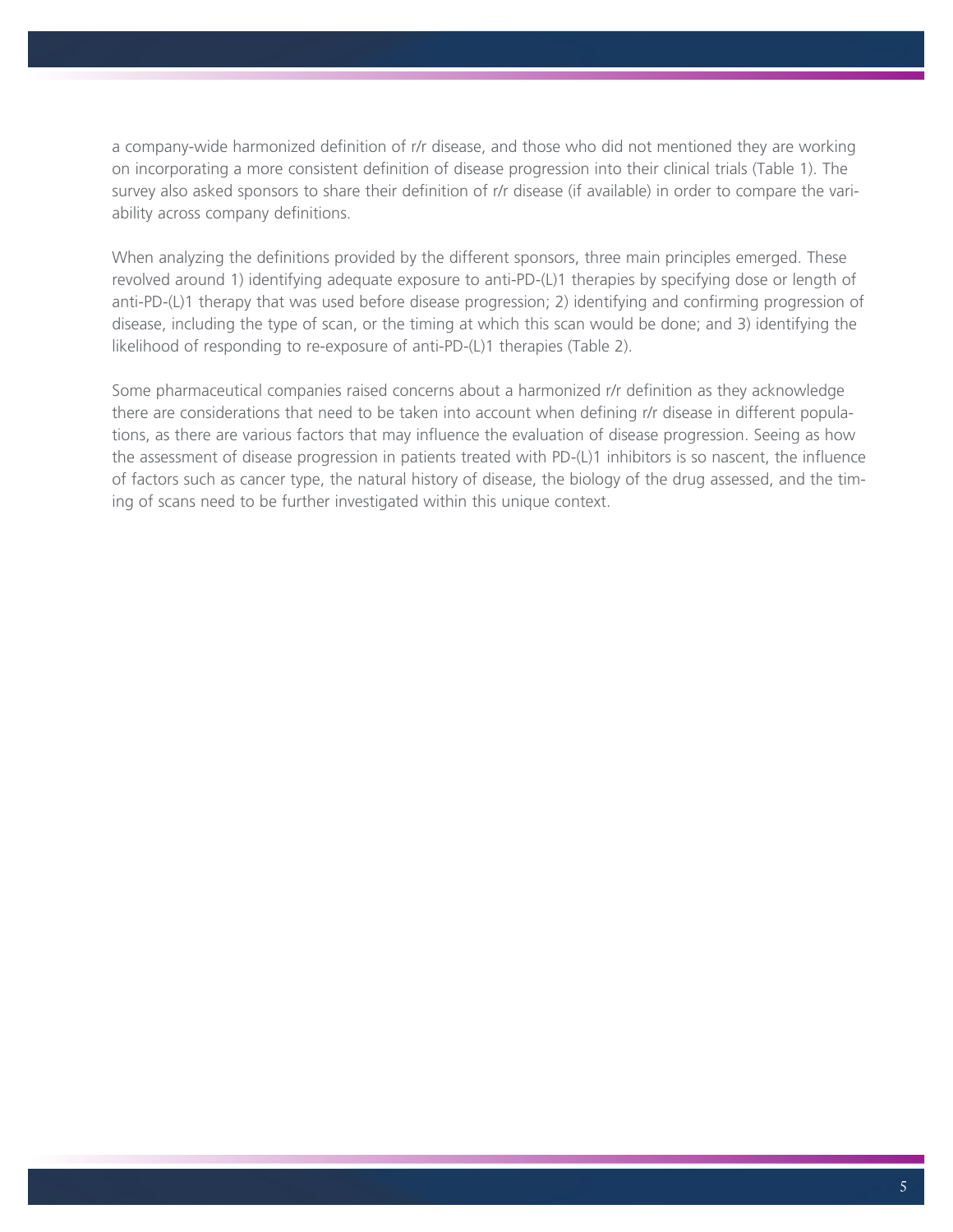| Question                                                 | Sponsor A                                                                                                                                                                                                                                                                                                                                                                                                                                                                                                                                                                                                                                                                                                                                                                                                                                              | Sponsor B                                                                                                                                                                                                                                                                                                                                                                                                                                                                                                                                                                                                                                                                                                                                                                                                                                                                                                                     | Sponsor <sub>C</sub>                                                                                                                                                                                                                                                                                                                                                                                                                                                                                                                                                                | Sponsor D                                                          | Sponsor E                                                                          | Sponsor F                                                                                                                                                                                                                                                                                                                                                                                 |
|----------------------------------------------------------|--------------------------------------------------------------------------------------------------------------------------------------------------------------------------------------------------------------------------------------------------------------------------------------------------------------------------------------------------------------------------------------------------------------------------------------------------------------------------------------------------------------------------------------------------------------------------------------------------------------------------------------------------------------------------------------------------------------------------------------------------------------------------------------------------------------------------------------------------------|-------------------------------------------------------------------------------------------------------------------------------------------------------------------------------------------------------------------------------------------------------------------------------------------------------------------------------------------------------------------------------------------------------------------------------------------------------------------------------------------------------------------------------------------------------------------------------------------------------------------------------------------------------------------------------------------------------------------------------------------------------------------------------------------------------------------------------------------------------------------------------------------------------------------------------|-------------------------------------------------------------------------------------------------------------------------------------------------------------------------------------------------------------------------------------------------------------------------------------------------------------------------------------------------------------------------------------------------------------------------------------------------------------------------------------------------------------------------------------------------------------------------------------|--------------------------------------------------------------------|------------------------------------------------------------------------------------|-------------------------------------------------------------------------------------------------------------------------------------------------------------------------------------------------------------------------------------------------------------------------------------------------------------------------------------------------------------------------------------------|
| ease definition within<br>Harmonized r/r dis-<br>company | Yes                                                                                                                                                                                                                                                                                                                                                                                                                                                                                                                                                                                                                                                                                                                                                                                                                                                    | Yes                                                                                                                                                                                                                                                                                                                                                                                                                                                                                                                                                                                                                                                                                                                                                                                                                                                                                                                           | å                                                                                                                                                                                                                                                                                                                                                                                                                                                                                                                                                                                   | ş                                                                  | $\frac{1}{2}$                                                                      | Yes                                                                                                                                                                                                                                                                                                                                                                                       |
| Comments                                                 | Variations can occur related to<br>specific tumor types                                                                                                                                                                                                                                                                                                                                                                                                                                                                                                                                                                                                                                                                                                                                                                                                | secondary, and adjuvant resistance<br>Definitions are specific for primary,                                                                                                                                                                                                                                                                                                                                                                                                                                                                                                                                                                                                                                                                                                                                                                                                                                                   | ences in disease<br>stage of drug<br>Due to differ-<br>development<br>setting, prior<br>therapy, and                                                                                                                                                                                                                                                                                                                                                                                                                                                                                | studies in this<br>have enough<br>space yet<br>Company<br>does not | teria but no<br>harmonized<br>posed cri-<br>Company<br>language<br>has pro-<br>yet | "progressed on or<br>recurred after an<br>anti-PD-1 agent"<br>Terminology for                                                                                                                                                                                                                                                                                                             |
| Definitions                                              | been documented within 12<br>weeks from the last dose of<br>four weeks from the date of<br>the first documented PD, in<br>(L)1 monoclonal antibody (mAb)<br>the absence of rapid clinical<br>progression. <sup>1,2</sup><br>other therapies. PD-1 treatment<br>progression is defined by meet-<br>Patients must have progressed<br>on treatment with an anti-PD1/<br>therapy, or in combination with<br>ing all of the following criteria:<br>doses of an approved anti-<br>Has demonstrated disease<br>progression after PD-1/(L)<br>as defined by RECIST v1.1.<br>The initial evidence of dis-<br>ease progression (PD) is to<br>be confirmed by a second<br>other checkpoint inhibitors or<br>administered either as mono-<br>assessment no less than<br>Progressive disease has<br>Has received at least 2<br>anti-PD-1/(L)1 mAb.<br>PD-1/(L)1 mAb | sion/deterioration attributed to<br>gator confirms clinical progres-<br>after the initial identification of<br>tumor growth by imaging (size<br>teams have the option to waive<br>gressive disease (PD) within 12<br>PD, or ii) the first radiographic<br>inclusion of patients with pseu-<br>the PD must be documented*,<br>progression, unless: i) investi-<br>tance, but use "primary," "second-<br>Radiographic confirmation of<br>doprogression; however, study<br>ary," and "adjuvant" resistance for<br>ally include all categories of resis-<br>The recommendation is to gener-<br>weeks of initiation of PD-(L)1<br>*The purpose of radiographic<br>assessment indicated critical<br>after a minimum of 4 weeks<br>must have experienced pro-<br>Primary Resistance: patients<br>confirmation is to minimize<br>inhibitor-based treatment.<br>patient stratification purposes.<br>this requirement.<br>or location). | consistent across<br>or SDx 6 months<br>clinical trials that<br>best response by<br>- CPI-responsive:<br>our definition of<br>include anti-PD-<br>concept studies<br>- CPI refractory:<br>by RECIST is PR<br>followed by PD<br>have incremen-<br>» For proof-of-<br>best response<br>to account for<br>hematological<br>tally modified<br>back received<br>(L)1 therapies<br>Generally, we<br>Authorities in<br>and to incor-<br>porate feed-<br>RECIST is PD<br>from Health<br>to be more<br>progression<br>in solid and<br>tumor flare,<br>programs.<br>diseases,<br>only:<br>our | definitions are<br>still being dis-<br>At present<br>cussed        | We will be<br>definition,<br>when har-<br>share the<br>ot <i>Kddey</i><br>monized  | tinct patient popu-<br>within 6 months<br>anti-PD-(L)1 (or<br>do not respond<br>are at least 3 dis-<br>initial response<br>initial response<br>We believe there<br>& progress on<br>to anti-PD-(L)1<br>progress after<br>while on anti-<br>progress after<br>· Patients who<br>of treatment)<br>Patients who<br>Patients who<br>off drug<br>PD-(L)1<br>lations:<br>$\bullet$<br>$\bullet$ |

Table 1: State of Harmonization of Relapsed/Refractory Disease Definitions of Six Major Pharmaceutical Companies with a Marketed FDA-approved PD-(L)1 Inhibitor

Table 1: State of Harmonization of Relapsed/Refractory Disease Definitions of Six Major Pharmaceutical Companies with a Marketed FDA-approved PD-(L)1 Inhibitor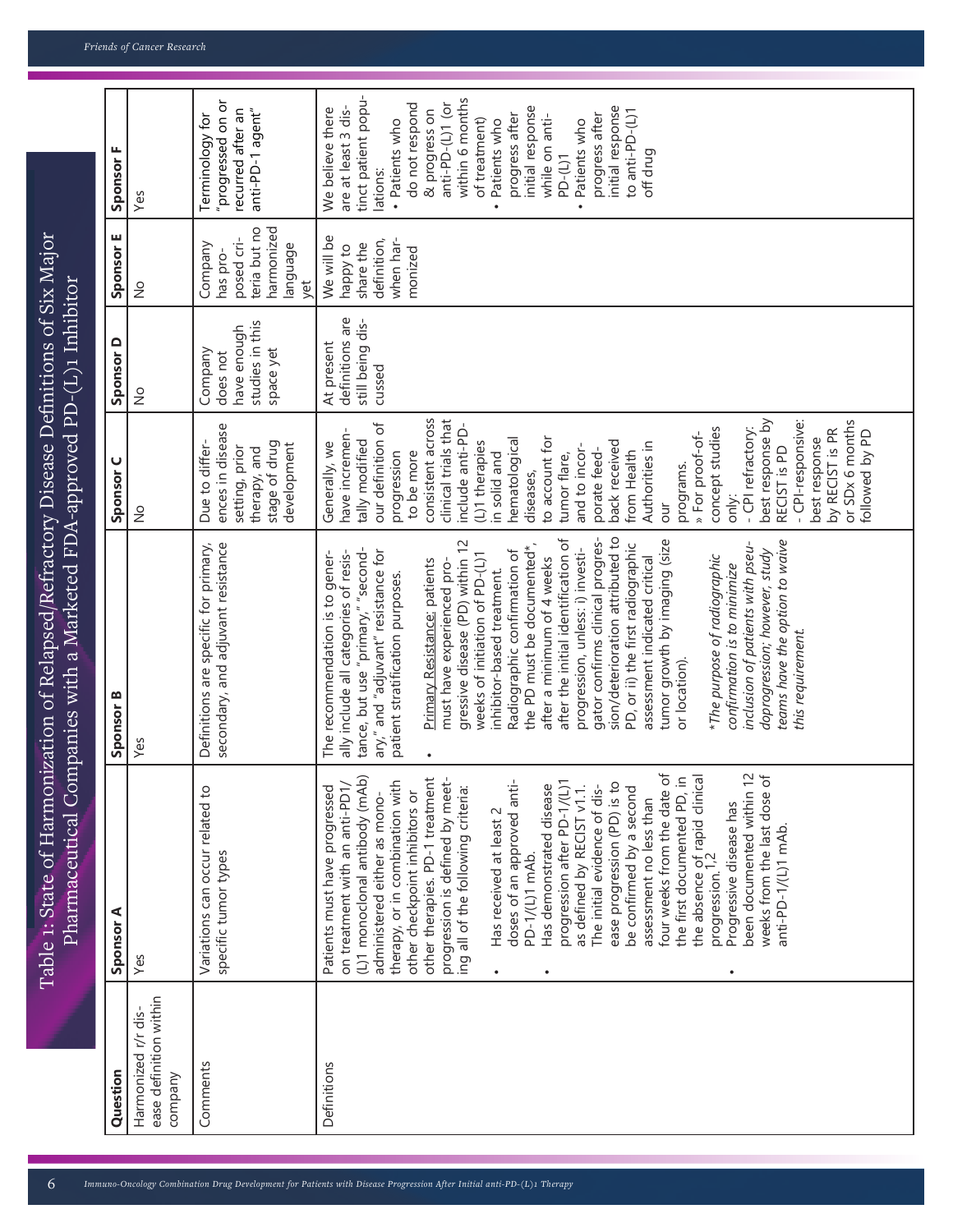| Question            | Sponsor A                       | Sponsor B                               | Sponsor <sub>C</sub> | Sponsor D | Sponsor E | Sponsor F                |
|---------------------|---------------------------------|-----------------------------------------|----------------------|-----------|-----------|--------------------------|
| Definitions (con't) | 1.Seymour et al; iRECIST:       | Secondary Resistance: patients          |                      |           |           | We believe it is         |
|                     | Guidelines for response cri-    | must have experienced pro-              |                      |           |           | important to study       |
|                     | teria for use in trials testing | gressive disease (PD), either           |                      |           |           | these patient pop-       |
|                     | immunotherapeutics. Lancet      | during or within 3 months of            |                      |           |           | ulations separately.     |
|                     | Oncol 18: e143-52               | discontinuing treatment with            |                      |           |           | An additional patient    |
|                     | 2. This determination is made   | anti-PD-(L)1-based therapy,             |                      |           |           | population to con-       |
|                     | by the investigator. Once PD    | occurring after previous clear          |                      |           |           | sider in this context    |
|                     | is confirmed, the initial date  | benefit (any complete (CR) or           |                      |           |           | (and not covered by      |
|                     | of PD documentation will be     | partial response (PR)), or after        |                      |           |           | 'relapsed/refractory     |
|                     | considered the date of dis-     | previous stable disease (SD).           |                      |           |           | definitions) is patients |
|                     | ease progression.               | No requirement for radio-               |                      |           |           | with stable disease      |
|                     |                                 | graphic confirmation of pro-            |                      |           |           | while on PD-(L)1         |
|                     |                                 | gression.                               |                      |           |           | inhibitors               |
|                     |                                 | Adjuvant Resistance: patients           |                      |           |           | Additional criteria:     |
|                     |                                 | with documented loco-region-            |                      |           |           | · Patients must          |
|                     |                                 | ally and/or systemic relapse            |                      |           |           | have confirmed           |
|                     |                                 | of their disease occurring <6           |                      |           |           | disease progres-         |
|                     |                                 | months after the last dose of           |                      |           |           | sion on anti-            |
|                     |                                 | anti-PD-(L)1-based systemic             |                      |           |           | PD-(L)1 therapy          |
|                     |                                 | adjuvant treatment.                     |                      |           |           | as defined by            |
|                     |                                 |                                         |                      |           |           | RECISTv1.1 and           |
|                     |                                 | In an effort to ensure that Phase 1/2   |                      |           |           |                          |
|                     |                                 | signal-finding studies are conducted    |                      |           |           | further defined as:      |
|                     |                                 | in a population that is not potential-  |                      |           |           | · Previous expo-         |
|                     |                                 | ly still sensitive to their prior anti- |                      |           |           |                          |
|                     |                                 | PD-(L)1 therapy, we are not includ-     |                      |           |           | sure to anti-PD-1        |
|                     |                                 |                                         |                      |           |           | containing regi-         |
|                     |                                 | ing patients that experience pro-       |                      |           |           | men for at least         |
|                     |                                 | gression $>$ 3 months after cessation   |                      |           |           | 12 consecutive           |
|                     |                                 | of anti-PD-(L)1-based therapy in the    |                      |           |           | weeks, and               |
|                     |                                 | metastatic setting or $> 6$ months in   |                      |           |           |                          |
|                     |                                 | the adjuvant setting, regardless of     |                      |           |           | · Progression must       |
|                     |                                 | the rationale for cessation of treat-   |                      |           |           | be while on treat-       |
|                     |                                 | ment. In addition, we are generally     |                      |           |           | ment with anti-          |
|                     |                                 | recommending exclusion of patients      |                      |           |           | PD-1 or within 6         |
|                     |                                 | that have received intervening sys-     |                      |           |           | months of discon-        |
|                     |                                 | temic therapy following prior anti-     |                      |           |           | tinuing anti-PD-1,       |
|                     |                                 | PD-(L)1-based therapy.                  |                      |           |           | and regardless of        |
|                     |                                 |                                         |                      |           |           | any intervening          |
|                     |                                 |                                         |                      |           |           | therapy                  |
|                     |                                 |                                         |                      |           |           |                          |
|                     |                                 |                                         |                      |           |           |                          |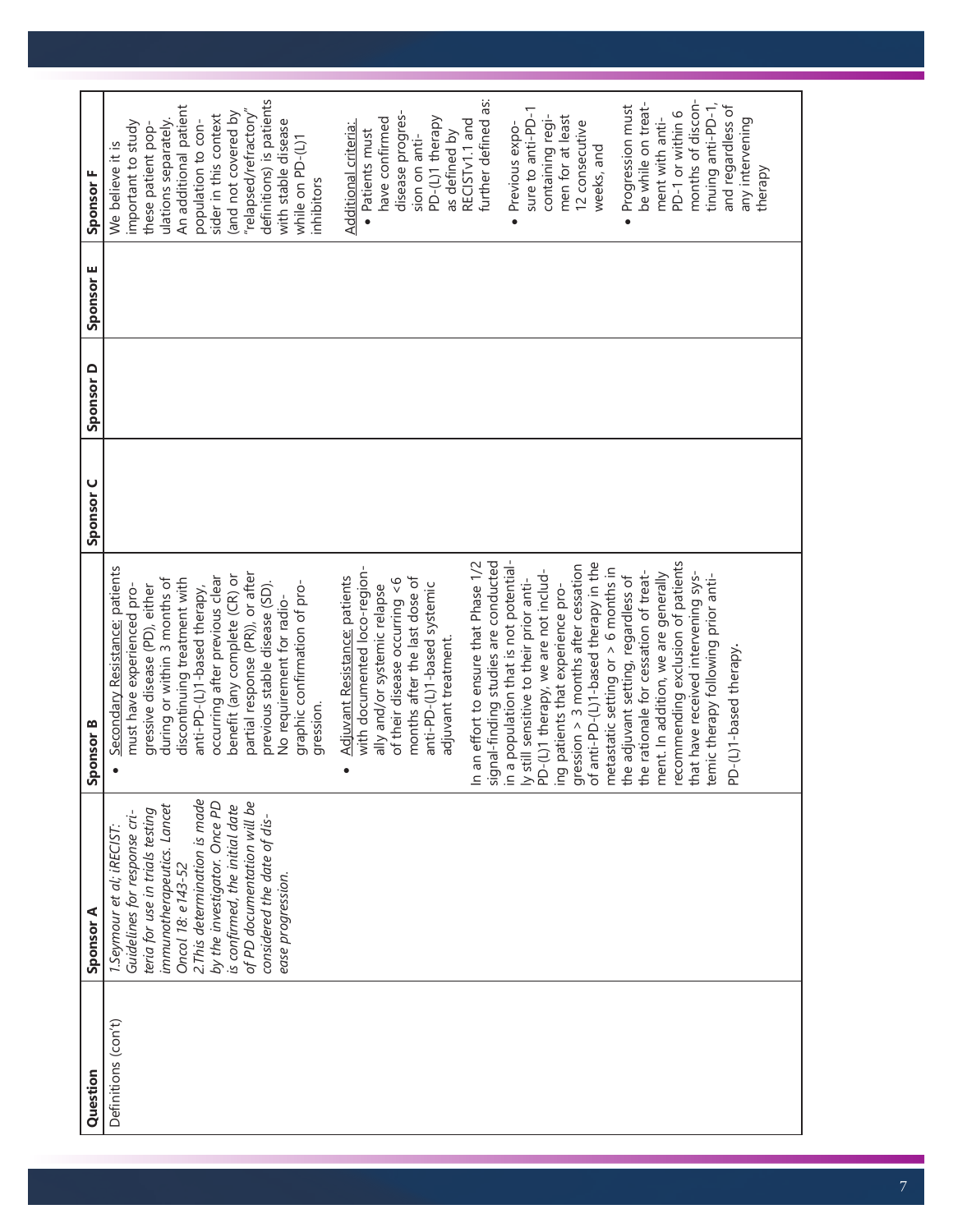|                  |                                                                                        | Table 2: Principles and Considerations for the Definition of Relapsed/Refractory                                                                                                                                                                                                                                                                                                                                          |                                                                                                                                                                                                                                                                                   |
|------------------|----------------------------------------------------------------------------------------|---------------------------------------------------------------------------------------------------------------------------------------------------------------------------------------------------------------------------------------------------------------------------------------------------------------------------------------------------------------------------------------------------------------------------|-----------------------------------------------------------------------------------------------------------------------------------------------------------------------------------------------------------------------------------------------------------------------------------|
| <b>Principle</b> |                                                                                        | <b>Considerations</b>                                                                                                                                                                                                                                                                                                                                                                                                     | <b>Example</b>                                                                                                                                                                                                                                                                    |
|                  | 1. Identifying adequate<br>exposure to anti-PD-(L)1<br>therapies                       | Dose of anti-PD-(L)1 thera-<br>pies<br>Length of anti-PD-(L)1 ther-<br>apies                                                                                                                                                                                                                                                                                                                                              | Has received at least 2 doses of an<br>approved anti PD-(L)1 therapy.                                                                                                                                                                                                             |
|                  | 2. Identifying progression of<br>disease                                               |                                                                                                                                                                                                                                                                                                                                                                                                                           |                                                                                                                                                                                                                                                                                   |
|                  | Evaluation of progres-<br>sion                                                         | Tumor-specific criteria<br>$\bullet$<br>Adequacy of measurement<br>$\bullet$<br>method                                                                                                                                                                                                                                                                                                                                    | Different cancer types may<br>$\bullet$<br>require different approaches to<br>evaluate progression.<br>Progression in prostate cancer is<br>$\bullet$<br>evaluated using the PCWG3 cri-<br>teria, <sup>19</sup> and in glioblastoma, the<br>modified RANO criteria. <sup>20</sup> |
|                  | Confirmation of pro-<br>gression                                                       | Ability to address pseudo-<br>$\bullet$<br>progression<br>Timing<br>$\bullet$<br>Equipoise: patients with<br>immediate life-altering dis-<br>ease & timing                                                                                                                                                                                                                                                                | Radiographic confirmation of dis-<br>$\bullet$<br>ease.<br>Documented after a minimum of<br>$\bullet$<br>4 weeks of initial identification of<br>progression.                                                                                                                     |
|                  | 3. Identifying likelihood of<br>responding to re-exposure<br>of anti-PD-(L)1 therapies | Time from anti PD-(L)1 ther-<br>$\bullet$<br>apy initiation<br>Time from last anti-PD-(L)1<br>$\bullet$<br>therapy administration<br>Refractory - disease pro-<br>gressed because it did not<br>respond to drug<br>Relapsed - disease initially<br>responded to drug & then<br>progressed<br>Adjuvant vs. metastatic set-<br>ting<br>Intervening treatment<br>Does resistance to one drug<br>within class mean resistance |                                                                                                                                                                                                                                                                                   |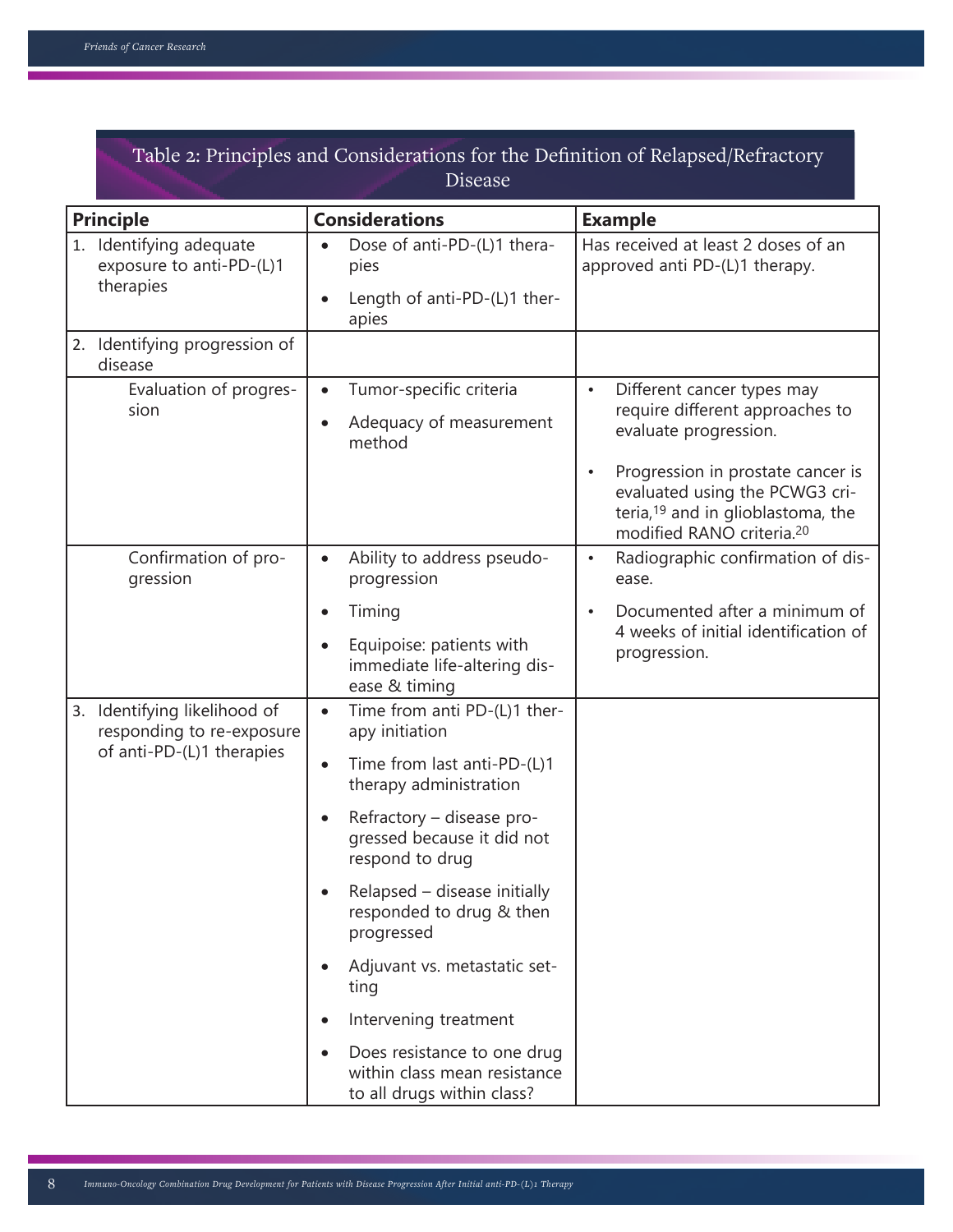## **Considerations for the Assessment of Combination Drugs Using a PD-(L)1 Inhibitor Backbone in Patients Whose Disease Progressed After PD-(L)1 Inhibitors**

*Combination drug trial design strategies: maintaining a fine balance between efficiency and equipoise in patients who have been previously treated with PD-(L)1 inhibitors*

The development of innovative combination drug clinical trial designs, such as master protocol platform designs and seamless adaptive designs that allow for modifications based on interim analyses while achieving the appropriate statistical rigor, would greatly benefit patients and enable the collection of data to support clinical decision making in this unique population of previously-treated patients.

In addition to striking the right balance between providing potentially life-saving therapies to advanced cancer patients with very few therapeutic options, and minimizing a patient's exposure to ineffective and harmful therapies by rapidly identifying patients who do not derive any benefit from their assigned therapy (via early efficacy or futility evaluation), combination drug trials must also determine the contribution of each of the investigational drugs assessed in combination.

Several combination drug trial designs and approaches have been previously explored to help isolate the treatment effects of the agents used in combination.

- **•• 2x2 factorial design.** Several reports have comprehensively reviewed the benefits and challenges of using the most optimal 2x2 factorial clinical trial design (e.g. SOC vs. A vs. B vs. A+B) to understand the attribution of effects for the single agents and their combination; however, this approach may generate duplicative data and reduce the lack of equipoise created when patients are assigned to the control arm knowing they are predicted to receive no benefit from it.
- **• Randomized early-stage clinical trials.** Assessing efficacy and safety through randomized early-stage clinical trials, such as randomized, open label, phase 2 trials that incorporate a "master" protocol framework (such as umbrella, basket, or platform trials) would enable sponsors to identify a treatment arm that shows the best activity in a smaller number of patients and would signal the need to increase development efforts.
- **• Single-arm trials.** Another alternative method involves supportive single-arm trials, when randomized trials may not be feasible. In such cases a single-arm trial may be the next best approach to translate preliminary results into predictions of Phase 3 benefit and risk. In the absence of randomized trials, however, a comprehensive evaluation of the contribution of each individual component in both preclinical and clinical data would be needed, given that time-to-event endpoints, such as OS, will likely not be informative.
- **• Common controls.** The use of a common control may incorporate the flexibility needed to better assess efficacy and safety when there is a desire to minimize the number of patients randomized to a control arm. The i-SPY2 trial used this method to more rapidly accrue patients and minimize the number of patients assigned to a standard of care (SOC) control arm that may be lacking equipoise as in the case of previously-treated patients enrolling in a combination drug trial using a PD-(L)1 backbone.21 In the i-SPY2 trial, the FDA supported the use of a common control arm, but additional guidance and further work to better characterize this type of design is necessary given that this is not a common method to assess clinical benefit.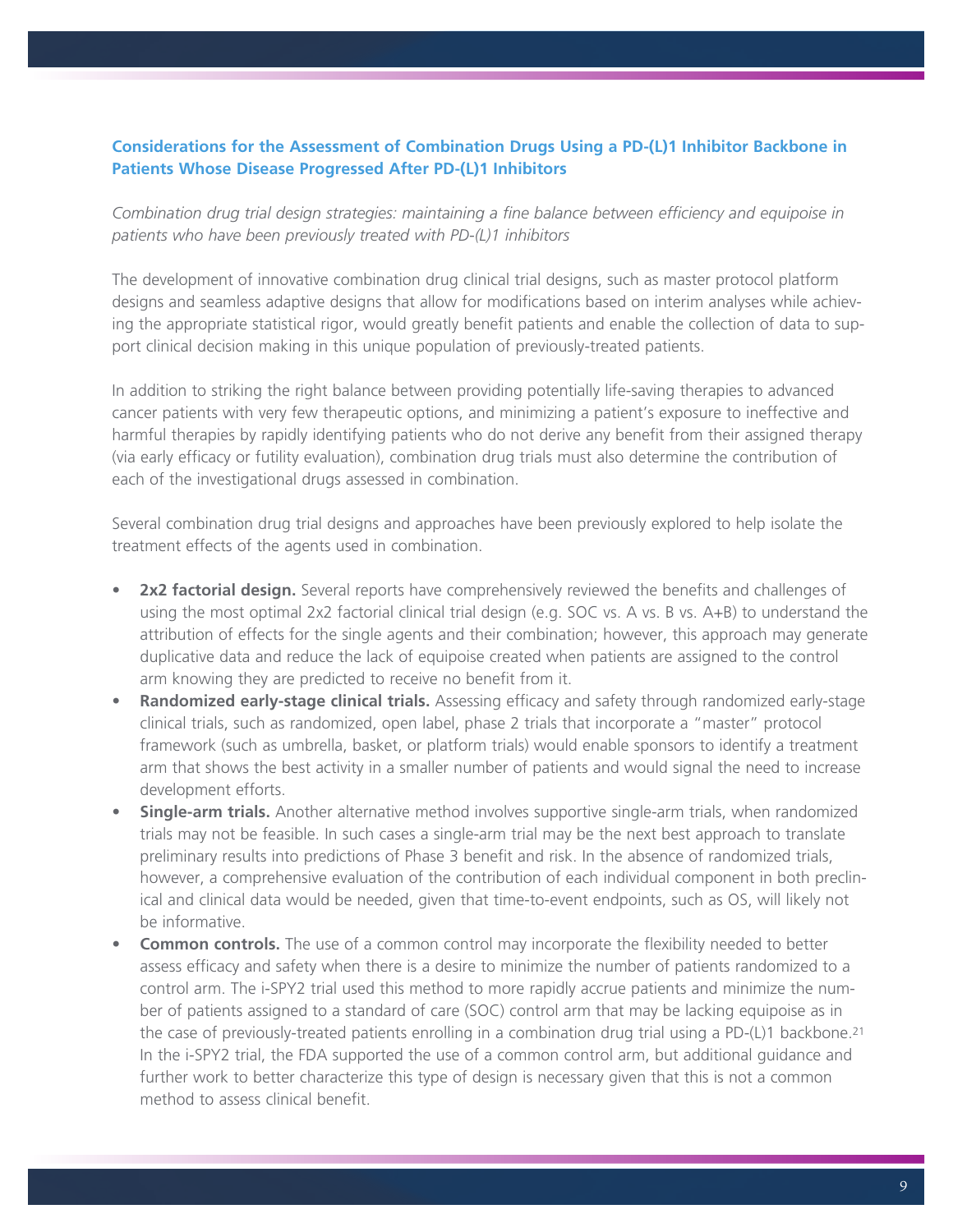Additionally, the FDA has generated guidance on the Codevelopment of Two or More New Investigational Drugs Used in Combination, which describes criteria for knowing when codevelopment is appropriate, and identifies various development strategies as well as regulatory considerations.22

All these strategies seek to address one of the main concerns about investigating the efficacy and safety of a combination regimen that has a PD-(L)1 inhibitor backbone in patients whose disease has progressed after an initial PD-(L)1 inhibitor: **Will the patient's disease be able to respond to the challenge by either the same PD-(L)1 inhibitor or a similar in-class inhibitor when used in combination with another drug or biologic?** This is not a particularly novel question, given that there have been several studies where patients treated with earlier-generation therapies have been subsequently re-challenged with a same-in-class novel agents and demonstrated clinical benefit (e.g., retreatment of advanced NSCLC patients with later-generation ALK inhibitors after becoming resistant to a first-generation ALK inhibitor23,24). However, if focusing on immunotherapy, much can be learnt from the first trials assessing the use of PD-1 inhibitors (nivolumab and pembrolizumab) in patients who developed melanoma that is refractory to CTLA-4 inhibitor (ipilimumab), another immune checkpoint inhibitor (Table 3).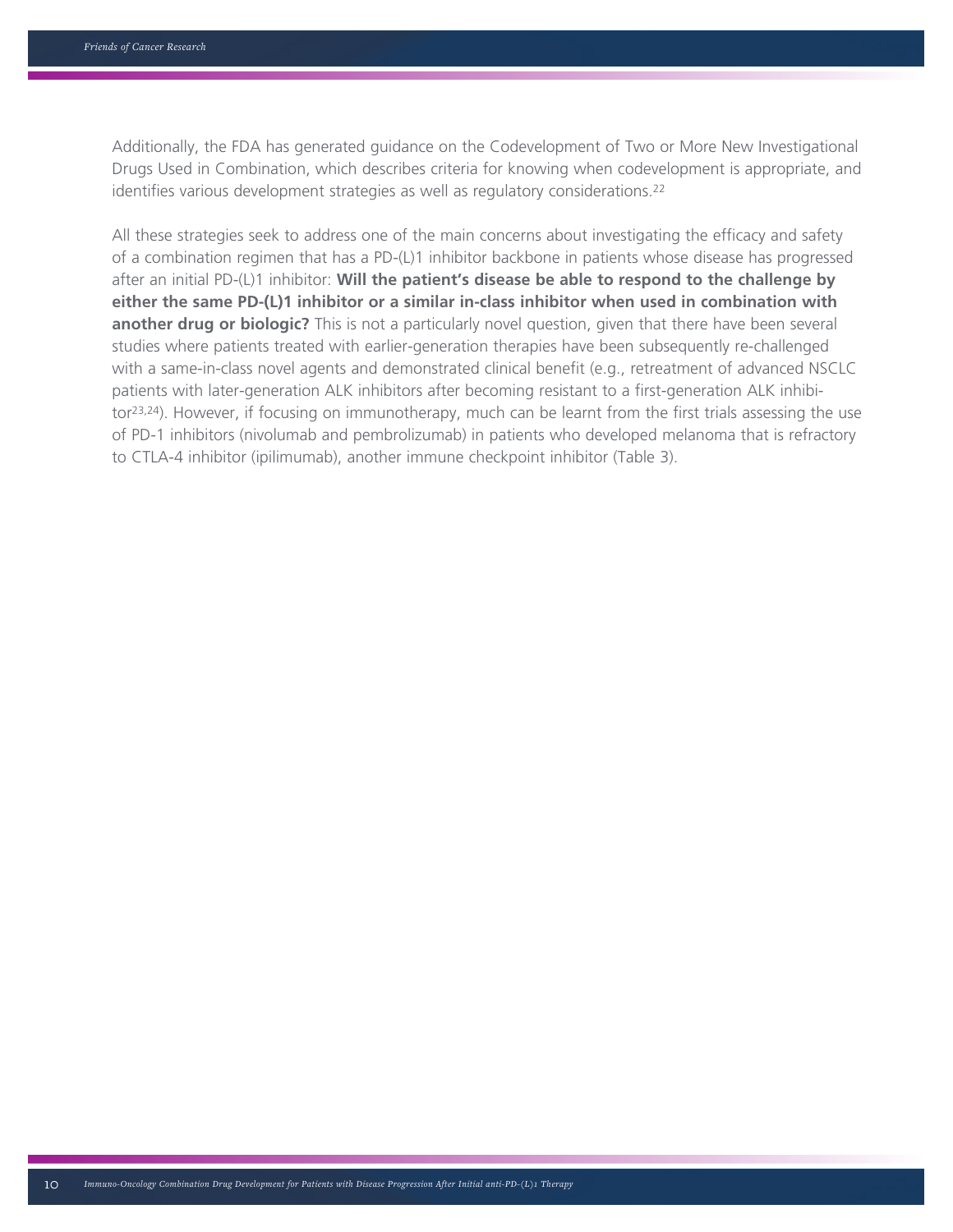Table 3: Characteristics of KEYNOTE-001, KEYNOTE-002 and CheckMate 037, Clinical Trials Investigating the Efficacy of PD-1 Inhibitors in Patients with Advanced Melanoma who Progressed After Anti-CTLA-4 Therapy

|                                                                                     | <b>KEYNOTE-001</b><br>(Robert et al., 2014)                                                                                                                                                                                                                                                                                                                                                                                                                                     | <b>KEYNOTE-002</b><br>(Ribas et al., 2015 & Hamid<br>et al., 2017)                                                                                                                                                                                                                                                                                                                 | <b>CheckMate 037</b><br>(Weber et al., 2015 & Larkin et<br>al., 2017)                                                                                                                                                                                                                                                                                                          |
|-------------------------------------------------------------------------------------|---------------------------------------------------------------------------------------------------------------------------------------------------------------------------------------------------------------------------------------------------------------------------------------------------------------------------------------------------------------------------------------------------------------------------------------------------------------------------------|------------------------------------------------------------------------------------------------------------------------------------------------------------------------------------------------------------------------------------------------------------------------------------------------------------------------------------------------------------------------------------|--------------------------------------------------------------------------------------------------------------------------------------------------------------------------------------------------------------------------------------------------------------------------------------------------------------------------------------------------------------------------------|
| Clinical<br>trial type                                                              | Randomized, dose-compar-<br>ison, open label, expansion<br>cohort of a phase 1 interna-<br>tional trial                                                                                                                                                                                                                                                                                                                                                                         | Randomized, controlled,<br>phase 2 international trial                                                                                                                                                                                                                                                                                                                             | Randomized, controlled, open<br>label, phase 3 international trial                                                                                                                                                                                                                                                                                                             |
| Number<br>of<br>patients                                                            | 173 given pembrolizumab,<br>89 at 2mg/kg, and 84 at<br>10mg/kg                                                                                                                                                                                                                                                                                                                                                                                                                  | 357 given pembrolizum-<br>ab (178 at 2mg/kg, 179 at<br>10mg/kg) and 171 given<br>investigators choice chemo-<br>therapy (ICC)                                                                                                                                                                                                                                                      | 268 given nivolumab and 102<br>given ICC                                                                                                                                                                                                                                                                                                                                       |
| Definition<br>of<br>anti-CT-<br>$LA-4$<br>refractory<br>melanoma<br>popula-<br>tion | · Progressive, measurable,<br>unresectable melanoma<br>• Previously treated with<br>at least 2 doses of ipilim-<br>umab 3 mg/kg or high-<br>er administered every 3<br>weeks<br>· Confirmed disease pro-<br>gression using immune<br>related response criteria<br>within 24 weeks of the last<br>dose of ipilimumab<br>• Previous BRAF or MEK<br>inhibitor therapy or both<br>(if BRAF V600 mutant-pos-<br>itive) and no limitations<br>on the number of previous<br>treatments | • Histologically or cytologi-<br>cally confirmed unresect-<br>able stage III or stage IV<br>melanoma not amenable<br>to local therapy<br>• Confirmed disease pro-<br>gression within 24 weeks of<br>the last ipilimumab dose<br>· Minimum two doses, 3 mg/<br>kg once every 3 weeks;<br>• Previous BRAF or MEK<br>inhibitor therapy or both<br>(if BRAF V600 mutant-pos-<br>itive) | · Histologically confirmed, unre-<br>sectable stage IIIC or IV meta-<br>static melanoma<br>• Patients with BRAF wild-type<br>tumors must have had pro-<br>gression after anti-CTLA-4<br>treatment, such as ipilimumab,<br>and patients with a BRAF V600<br>mutation-positive tumor muta-<br>tion must have had progression<br>on anti-CTLA-4 treatment and<br>a BRAF inhibitor |
| Crossover                                                                           | $\bullet$ N/A                                                                                                                                                                                                                                                                                                                                                                                                                                                                   | • Allowed<br>• Effective crossover rate=<br>58%                                                                                                                                                                                                                                                                                                                                    | • Prohibited until the interim<br>analyses<br>• High percentage of patients in<br>the ICC arm withdrawing con-<br>sent (17%)                                                                                                                                                                                                                                                   |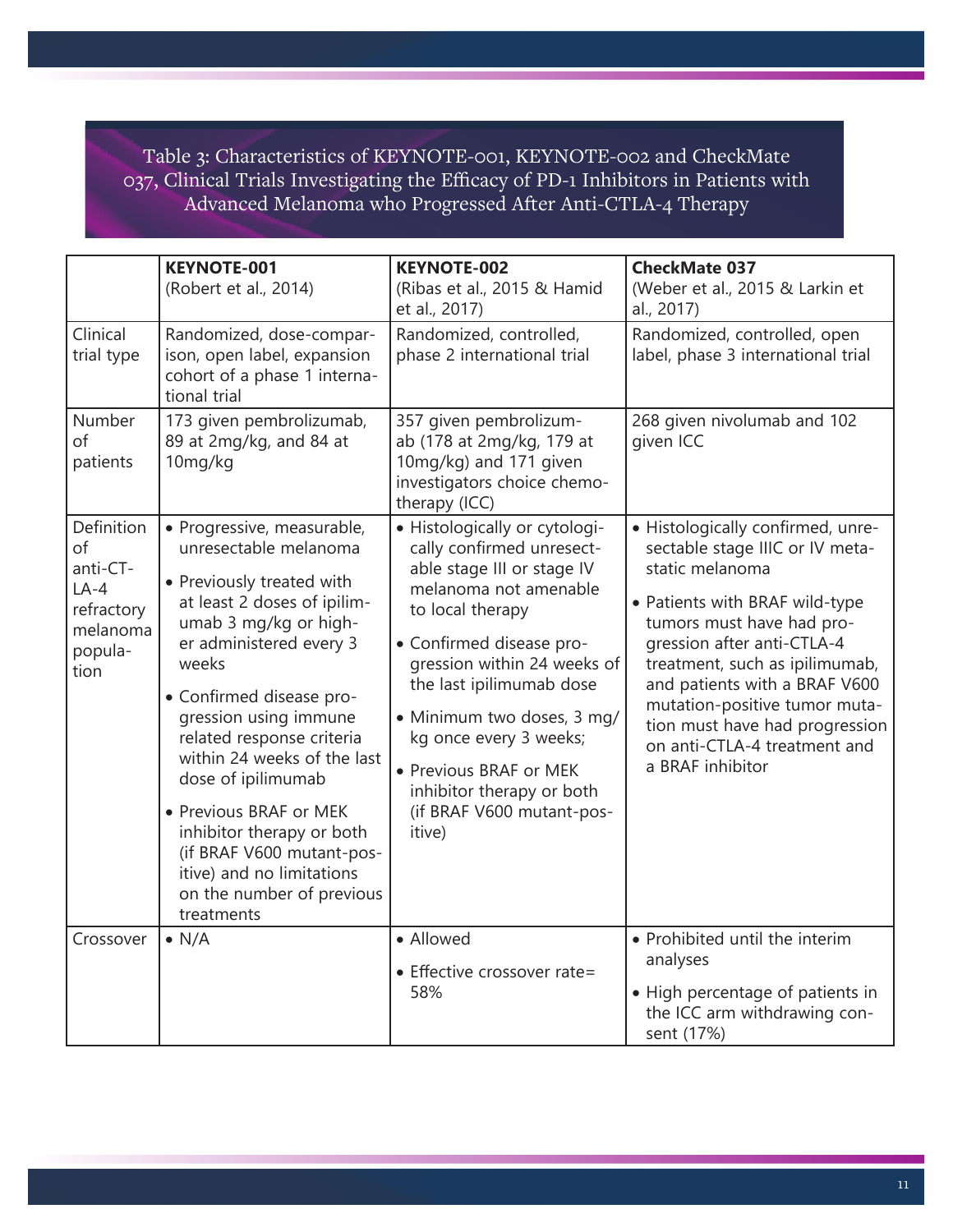KEYNOTE-001 started as a phase 1 adaptive clinical trial that sought to define the safety and tolerability of pembrolizumab in patients with advanced solid tumors (reviewed in Kang et al.).25 Although these initial study cohorts were not powered for efficacy, a substantial antitumor activity was observed, which provided the necessary rationale for an expansion randomized dose-comparison cohort of a phase 1 trial investigating pembrolizumab in patients with advanced and ipilimumab-refractory melanoma.26 The definition of their study cohort used the recently developed immunotherapy-related response criteria guidelines15 to ensure they were studying patients who had truly progressed after their initial immunotherapy (ipilimumab). Moreover, the adaptive design used in this trial was key in the early identification of substantial antitumor activity that led to the accelerated approval of pembrolizumab for unresectable or metastatic melanoma with disease progression after ipilimumab and, if BRAF V600 mutation positive, a BRAF inhibitor. Following KEYNOTE-001, KEYNOTE-002, a randomized, controlled, phase 2 trial, conducted a safety and efficacy study between patients treated with two different doses of pembrolizumab and investigator's choice of chemotherapy (ICC) in an equally defined population of ipilimumab-refractory melanoma.27 This trial had planned two interim analyses that would allow for the identification of early response outcomes.

CheckMate 037 was a randomized, controlled, open-label, phase 3 trial that compared nivolumab with ICC in a population of ipilimumab-refractory melanoma patients. The trial design included an interim analysis assessing objective response as the primary analysis in a predefined population.10 Moreover, a descriptive interim progression-free survival (PFS) analysis was also conducted in the intention-to-treat population at the same timepoint as the first analysis.

These trials initially demonstrated clinically meaningful improvements in objective response and PFS respectively, as well as fewer toxic effects compared to patients treated with ICC. Final analyses for KEYNOTE-002 and CheckMate 037 trials showed improvement in overall survival as well as durable response with the PD-1 inhibitors; however, these were not statistically significant.28,29 Various factors could have contributed to the lack of significance in overall survival between the treatment and control arms, including allowing crossover between treatment groups. In KEYNOTE-002, the effective crossover rate was 58%, while in CheckMate 037, prohibiting crossover until the interim analysis could have been the reason why a high fraction of patients in the ICC arm withdrew consent.

Trial design determinations, such as whether crossover would be allowed or not, hinge on a fine balancing act between a trial's ability to detect significant drug efficacy and maintaining proper equipoise. All data derived from all stages of drug development (e.g. preclinical, early clinical trial, late and confirmatory trial, etc.) should be considered to make these determinations, and trialists are required to make trial design and statistical determinations that provide patients the care most likely to benefit them. This is the impetus behind the need for more flexible clinical trial designs that are able to meet the necessary statistical rigor for approval while placing the patient's safety and interests first and providing them a choice when preliminary findings reveal a potential lack of equipoise.

Currently, a few active trials are assessing the clinical utility of combination drugs using PD-(L)1 inhibitors as a backbone in patients whose disease progressed after anti-PD-(L)1 therapy, while adopting a flexible trial design, which allows for greater adaptability to changes driven by earlier assessment of patient safety and efficacy outcomes. As trial data becomes available, it will be important to assess how the added flexibility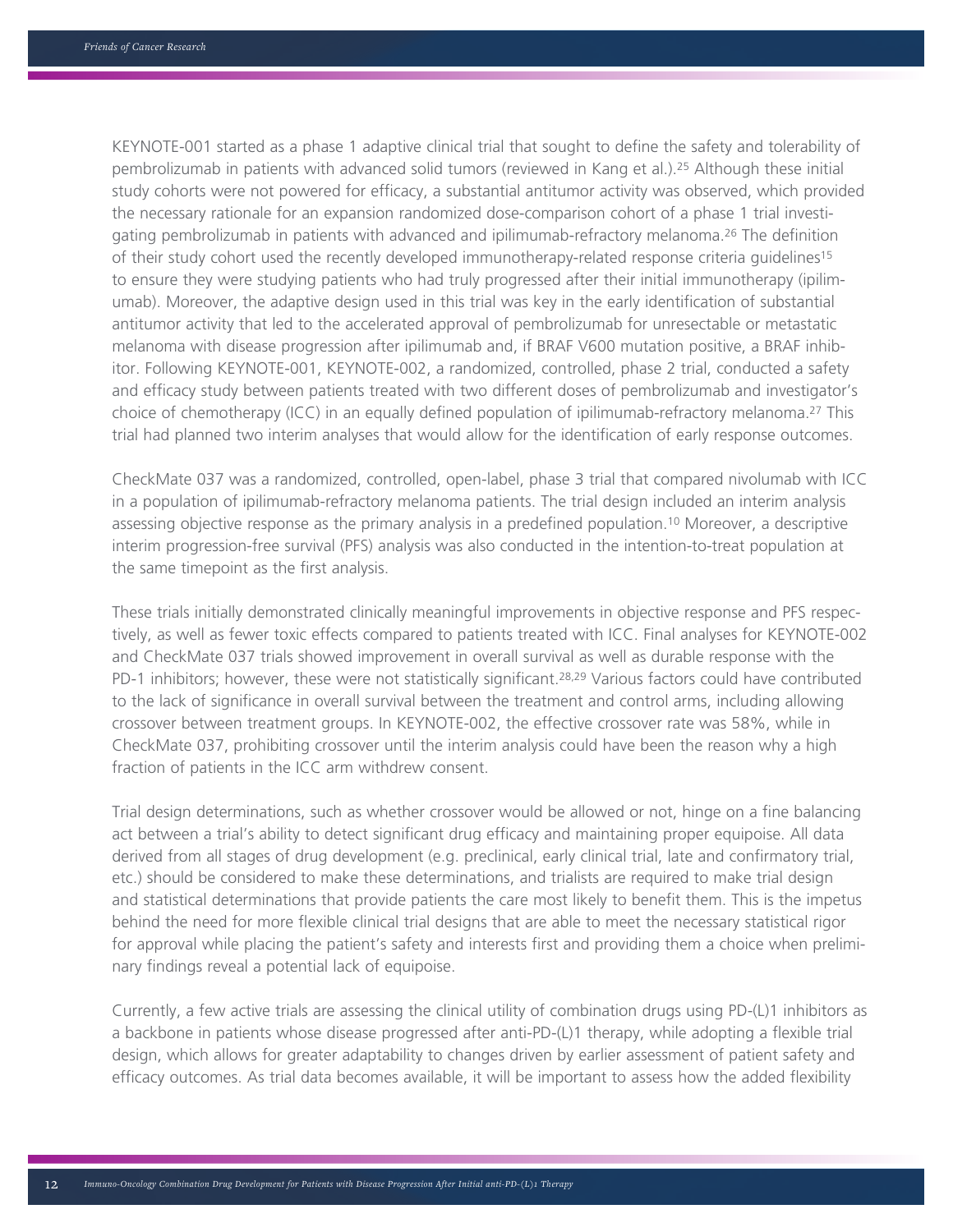of the platform trials contributes to a finer balance between trial efficiency and equipoise. Examples of such trials include:

- The HUDSON study is a phase 2 study that assesses novel biomarker-directed drug combinations that include durvalumab, an approved PD-(L)1 inhibitor, as a backbone in patients with NSCLC who progressed on an anti-PD-(L)1 containing therapy (NCT03334617).30 This ongoing trial is an umbrella study with a modular design, which is able to conduct initial assessments of efficacy, safety, and tolerability in multiple treatment arms. This flexible design also allows trialists to add future treatment arms as needed via protocol amendment.
- The PLATforM study is a randomized phase 2 study of the novel PD-1 inhibitor Spartalizumab in combination with novel drugs and biologics in patients with unselected, unresectable, or metastatic melanoma previously-treated with PD-(L)1  $\pm$  CTLA-4 inhibitors, and a BRAF inhibitor, alone or in combination with a MEK inhibitor, if BRAF mutation positive (NCT 03484923).<sup>31</sup> In addition, based on an extensive tumor biopsy and blood sampling at baseline and on treatment, a key secondary endpoint of the study is to assess the percentage of patients with a favorable biomarker profile, as defined by favorable changes in number of cells expressing T-cell markers.

## **Challenges for the Assessment of Combination Immuno-oncology Therapies in the Adjuvant Setting**

Combination IO trials are not only assessing response in patients with advanced disease who no longer have treatment options. Immune checkpoint inhibition is also being used earlier in the disease course, more specifically, in the adjuvant setting. A couple of scenarios that are becoming increasingly common in the clinic include the use of adjuvant anti-PD-(L)1 therapy in patients with Stage III/IV resected melanoma and anti-PD-(L)1 therapy after definitive chemoradiation therapy in patients with Stage IIIB NSCLC.

- Scenario A: Patient with Stage III melanoma treated with PD-(L)1 inhibitor monotherapy recurs while on adjuvant anti-PD1 therapy. This recurrence represents resistance to therapy.
- Scenario B: Patient with Stage III melanoma treated with PD-(L)1 inhibitor monotherapy develops recurrent disease after completing the planned treatment cycles or sooner (e.g., in case of toxicity). Recurrence may represent resistance to therapy, but this determination is less clear.

It is well described that patients with Stage IV melanoma who have a complete response and then discontinue therapy may again respond when re-challenged with the same or similar therapy. It stands to reason that patients who discontinue therapy after completing a planned year of adjuvant therapy may respond to re-treatment in the setting of disease recurrence. However, the magnitude of the effect may be smaller if there is ongoing target engagement of the PD-1 antibody with T-cells. As this occurs for at least 12 weeks and perhaps up to 6 months, by convention, it has been accepted generally to consider a patient resistant to anti-PD-(L)1 therapy if the last dose was within 3 months, and in some definitions, 6 months. This convention is reflected in Table 1. It is imperative to develop and implement a consistent framework for the proper documentation of response in patients who are re-challenged with immune checkpoint inhibitors. Whether these are given as monotherapies or in combination, either on clinical trials or off study, it will be critical to determine what the true rate of "resistance" is in patients whose disease progress after adjuvant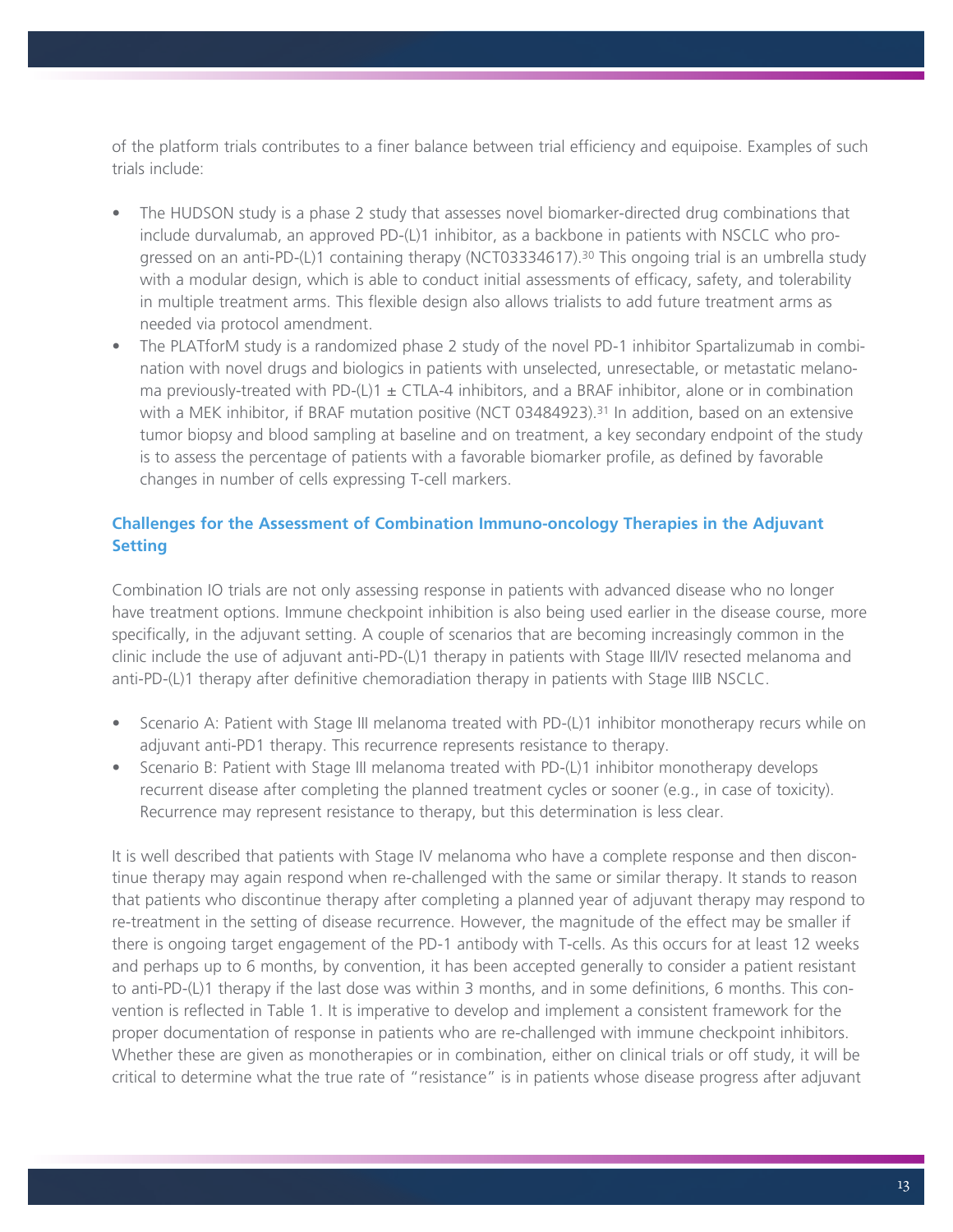PD-(L)1 inhibitor therapy and whether there are predictive factors, including timing of last adjuvant dose to time of recurrence or specific biomarkers that may be useful in patient risk stratification.

### **Advantages to the Use of External Data for the Assessment of Combination Immuno-oncology Therapies**

It is important to explore the use of external data to complement clinical trial data and further confirm the benefit of the combination regimen. Several efforts are being carried out to better understand the use of synthetic control arms derived from historical clinical trial data to augment clinical trial data, especially in instances where assigning a randomized control arm lacks equipoise or is not possible due to scarcity of patients, or when elevated crossover rates may compromise control arm data and make it unusable (2018 and *Friends* 2019 Annual Meeting whitepaper on external controls).32

Assessing the safety and efficacy of combination drugs with an anti-PD-(L)1 therapy backbone in patients whose disease has progressed after an initial PD-(L)1 inhibitor is not straight forward and will require outof-the-box thinking. There are several remaining questions that need to be further discussed and potentially several areas that require further evidence development to better inform treatment alternatives for this unique and growing population of patients previously treated with an immunotherapy.

#### **Remaining Questions or Areas that Warrant Evidence Development and Continued Discussion**

- What type of data needs to be collected to enable a better understanding of potential patient response to re-challenge by either the same PD-(L)1 inhibitor or a similar in-class inhibitor when used in combination with another drug or biologic?
- Consistency in collecting data to determine timing of progression—will a harmonized method for data collection help investigate the association with likelihood of response to re-challenge?
- What preclinical models or clinical translational data would be helpful to identify combinations most likely to be effective in patients who have progressed on PD-(L)1 therapies?
- What is the role of biomarkers in better understanding the drug combinations most likely to be effective in patients who have progressed on PD-(L)1 therapies?
- Randomization approaches that allow for earlier examination of effect via interim analyses
	- $\Box$  Earlier identification of patients who may not be deriving benefit from monotherapy arm using, for example, response adaptive randomization
- What are some statistical considerations or approaches to evaluate early efficacy or early futility in these trials?
- Statistical considerations for addressing crossover
	- □ Knowing that crossover is a common issue when preclinical and early phase data for a novel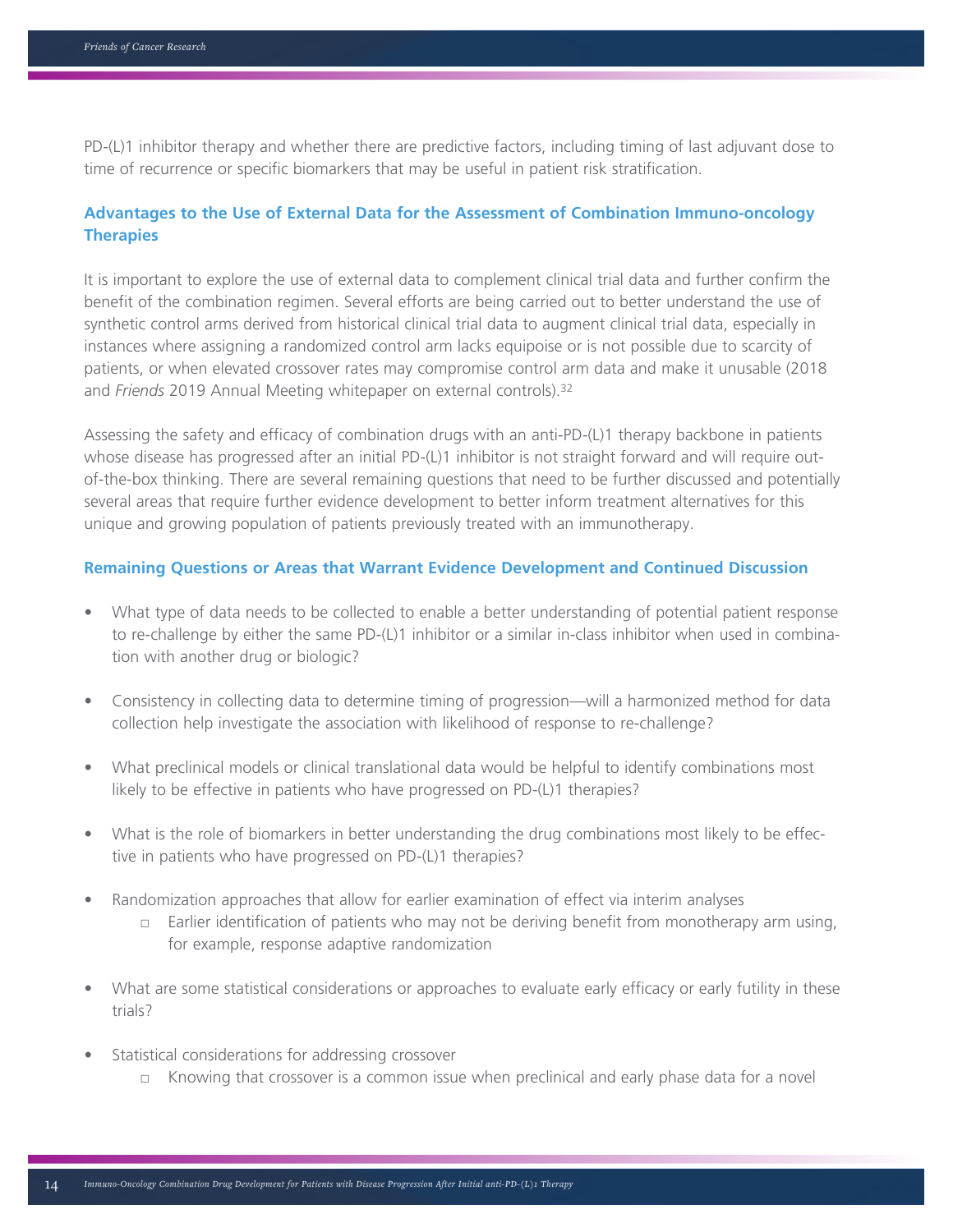agent demonstrates significant antitumor activity, what are some innovative statistical strategies to properly deal with crossover?

- □ An example may include crossover-adjusted overall survival using rank preserved structural failure time (RPSFT). Under certain assumptions, the RPSFT model can be used to identify what survival difference would have been observed had all patients remained on the original assigned treatment
- □ Not all statistical approaches apply to all cases. Several approaches may be needed.
- Is there a role for non-invasive monitoring of treatment response in the adjuvant setting (i.e. ctDNA monitoring)? Would this enhance the identification of patients who respond to treatment vs. patients who never achieved a benefit?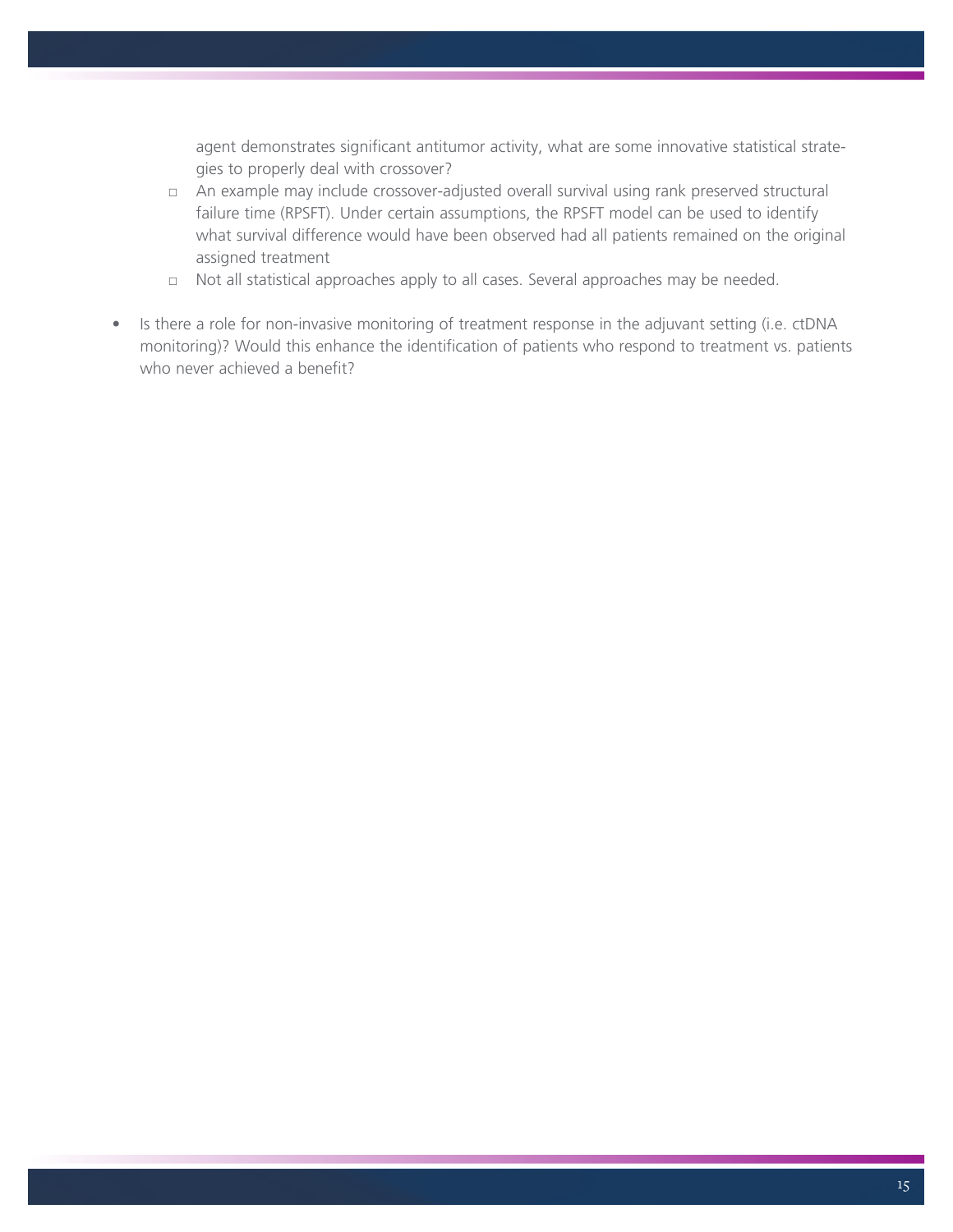#### **References:**

- 1. Ribas, A. & Wolchok, J. D. Cancer immunotherapy using checkpoint blockade. Science (80-. ). 359, 1350–1355 (2018).
- 2. Hargadon, K. M., Johnson, C. E. & Williams, C. J. Immune checkpoint blockade therapy for cancer: An overview of FDA-approved immune checkpoint inhibitors. Int. Immunopharmacol. 62, 29–39 (2018).
- 3. Zimmermann, S., Peters, S., Owinokoko, T. & Gadgeel, S. M. Immune Checkpoint Inhibitors in the Management of Lung Cancer. Am. Soc. Clin. Oncol. Educ. B. 682–695 (2018). doi:10.1200/ edbk\_201319
- 4. O'Donnell, J. S., Smyth, M. J. & Teng, M. W. L. Acquired resistance to anti-PD1 therapy: Checkmate to checkpoint blockade? Genome Med. 8, 1–3 (2016).
- 5. Ott, P. A., Hodi, F. S., Kaufman, H. L., Wigginton, J. M. & Wolchok, J. D. Combination immunotherapy: A road map. J. Immunother. Cancer 5, 1–15 (2017).
- 6. Sharma, P. & Allison, J. P. Immune checkpoint targeting in cancer therapy: Toward combination strategies with curative potential. Cell 161, 205–214 (2015).
- 7. Schmidt, E. V. Developing combination strategies using PD-1 checkpoint inhibitors to treat cancer. Semin. Immunopathol. 41, 21–30 (2019).
- 8. Jenkins, R. W., Barbie, D. A. & Flaherty, K. T. Mechanisms of resistance to immune checkpoint inhibitors. Br. J. Cancer 118, 9–16 (2018).
- 9. Opportunities for Novel-Novel Therapy Combination Development: Data Sources and Strategies to Assess Contribution of Components. (2019).
- 10. Hodi, F. S. et al. Evaluation of immune-related response criteria and RECIST v1.1 in patients with advanced melanoma treated with Pembrolizumab. J. Clin. Oncol. 34, 1510–1517 (2016).
- 11. Chiou, V. L. & Burotto, M. Pseudoprogression and Immune-Related Response in Solid Tumors. JCO 33, (2015).
- 12. Nishino, M. Immune-related response evaluations during immune-checkpoint inhibitor therapy: Establishing a 'common language' for the new arena of cancer treatment. J. Immunother. Cancer 4, 4–7 (2016).
- 13. Nishino, M. et al. Tumor response dynamics of advanced non–small cell lung cancer patients treated with PD-1 inhibitors: Imaging markers for treatment outcome. Clin. Cancer Res. 23, 5737–5744 (2017).
- 14. Nishino, M. et al. Immune-related tumor response dynamics in melanoma patients treated with pembrolizumab: Identifying markers for clinical outcome and treatment decisions. Clin. Cancer Res. 23, 4671–4679 (2017).
- 15. Wolchok, J. D. et al. Guidelines for the evaluation of immune therapy activity in solid tumors: Immunerelated response criteria. Clin. Cancer Res. 15, 7412–7420 (2009).
- 16. Ades, F. & Yamaguchi, N. WHO, RECIST, and immune-related response criteria: Is it time to revisit pembrolizumab results? Ecancermedicalscience 9, 9–12 (2015).
- 17. Nishino, M. et al. Developing a common language for tumor response to immunotherapy: Immunerelated response criteria using unidimensional measurements. Clin. Cancer Res. 19, 3936–3943 (2013).
- 18. Seymour, L. et al. iRECIST: guidelines for response criteria for use in trials testing immunotherapeutics. Lancet Oncol. 18, 143–152 (2017).
- 19. Scher, H. I. et al. Trial design and objectives for castration-resistant prostate cancer: Updated recommendations from the prostate cancer clinical trials working group 3. J. Clin. Oncol. 34, 1402–1418